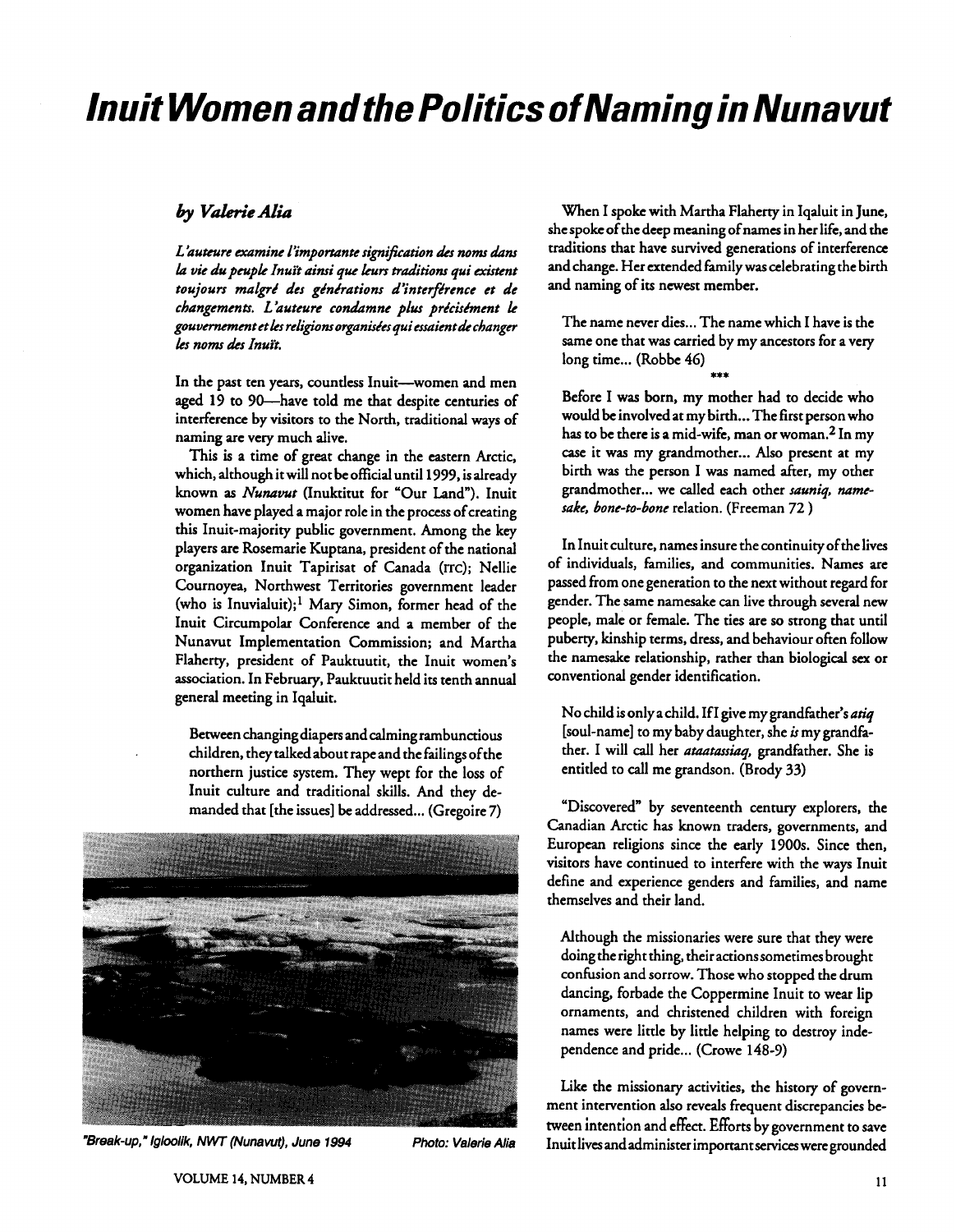in paternalism and framed in inappropriate terms.

The various missionaries and public officials gave religious or bureaucratic explanations for changing Inuit names. They sought to baptize and bring Inuit into the faith (whichever faith it happened to be). Or they found the absence of surnames "confusing" and the Inuktitut names difficult to pronounce and impossible to accurately record (Alia).

After Anglican and Catholic clergy had carried baptismal naming throughout the North, government got into the act. Numerous complaints (many of them from government representatives) short-circuited a fingerprinting

*"My mother war the head of the hourehokimy faher war always out hunting she ran things at home. So why woukin* 't *they list her ar the 'head' of the family?"* 

<u>▖<sup>▟</sup>▗▝▗▝▗▝▖<sup>▟</sup>▗▝▖<sup>▟</sup>▗▝▖</u>

program which was begun in the 1930s. Next, Inuit were issued identification, or "disk" numbers. In 1944, census fieldworkers were told that each Inuk (Inuit person) was to receive a disk whose number would appear on all birth, marriage, and death certificates. The Arctic was divided into 12 districts, separated into West and East. Each number started with "E" for East or "W" for West; Inuit in the eastern Arctic still refer to their "E-numbers."

Many *QaUunaat* (non-Inuit) and Inuit expressed resentment of the disk number system. However, negative reactions were **far** from universal, as some *QaUunaat*  suggest. For example, Derek G. Smith's fascinating discussion, although grounded in genuine social concern, is out of touch with reality. He follows the current trend of embracing ethnohistory and avoiding live interviews (in part, a response to challenges levelled at past anthropological practice).

Smith assumes that all Inuit are affronted by the disk system, framed as "structural violence" (citing Johan Galtung) or "cultural genocide." If he left the archives for Nunavut, he would hear another story. In ten years, many people (from different age groups, communities, and experiences) have told me they much preferred the disk system, which was minimally disruptive to identity traditions, to other bureaucratic interventions. The interviews reveal a range of Inuit perspectives, from acceptance (even attachment) to the disk system to resentment. At a 1986 meeting of Pauktuutit, several women expressed different attitudes about the disk numbers, including one remark that "I wish they'd give us back our disk numbers."

Smith's assumption raises a significant methodological problem: it is easier to apply theory to dead publications than to live people. Of course, the fitting of data to theory occurs in interview-based research as well. The challenge is to listen to, or read accounts of, a variety of people and

then try to discover whether **any** theory covers the range of their experiences and views. Thousands of people vividly remember the introduction of disk numbers and were entirely ignored in the research and theory-making process.

#### Census and certification: reshaping the Inuit family

Census-taking was filled with inconsistencies and absurdities. Lists followed official standards for "the Canadian family," with no attempt to understand Inuit family structures or traditions. Such understanding would have made it clear that much of the census structure was irrelevant for Inuit. Some of the "standard" categories have no parallels in Inuit culture. There are no titles such as "Dr.," "Mr.," or "Ms." There are no gender-specific pronouns-an "Inuk" is a male or female person.

Children who were full family members according to Inuit practice were designated "boarder," "step," or "adopted" by census-takers. *QaUunaat* policymakers have yet to acknowledge that today's "new" *Qallunaat* policies allowing adopted children access to their biological families have been followed by Inuit for centuries. In 1969, The Northwest Territories Council tried (unsuccessfully) to move the other way and make adoptions "confidential" (i.e., secret). Today, Inuit "custom adoption" remains common and is gaining legitimacy in the *QaUunaat* legal system.

The concept of "head of family" or "head of household," essential to government documentation, is alien. In an Inuit extended family, the "father/husband" is not necessarily the central or most powerful person. In 1994 in Iqaluit, a woman told me the idea seemed silly to her. "My mother was the head of the household-my father was always out hunting; she ran things at home. So why wouldn't they list *her* as the 'head' of the family?"

Bob Hodge says birth certificates express state control, and portray the official image of a "normal" family. They carve identities into the record, and convey privilege or subjugation that can last more than a lifetime (Hodge). Birth certificates issued to Inuit contained wrong names, nonexistent family relationships, irrelevant dates. They listed precise times and locations of births that had never been recorded, for people who travelled widely and identified time and place in non-southern ways.

I have heard many stories of the sometimes comical, sometimes harmful inaccuracies. Some people have failed to receive retirement and other benefits. In the 1980s in a Baffin Island community, twins were listed as having been born several years apart.

Elise Attagutaluk told me she was stunned when, as a young adult, she suddenly received a birth certificate with her *husband?* surname on it. "I sent it back and asked for correction and they just sent it back to me unchanged." Frustrated by the still unresolved situation, she told me the story one afternoon when we were in Ottawa for a meeting. Not long after, Elise died with that name.<sup>3</sup>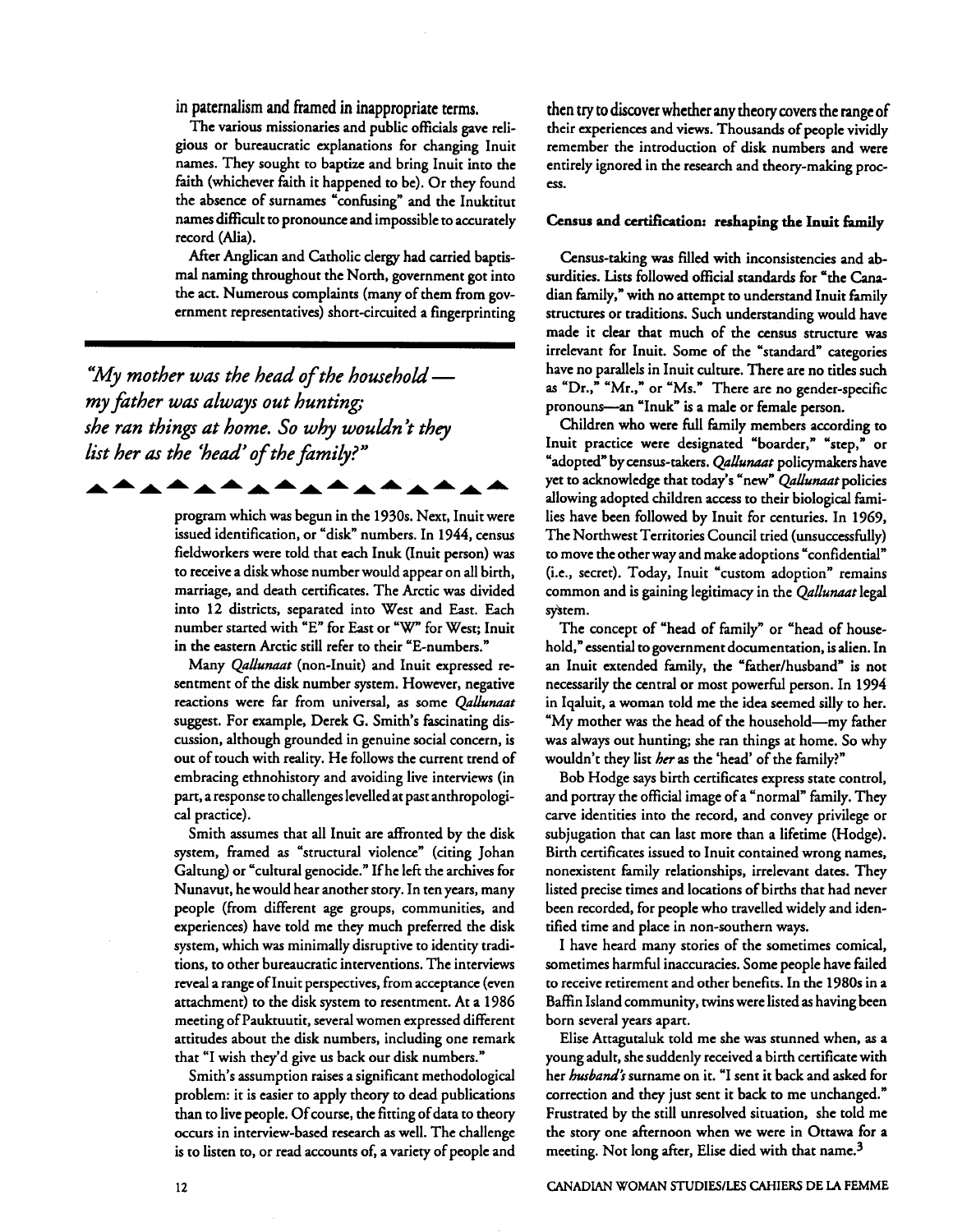Inuit families feature close ties, grounded in the intricate, intimate naming system. The distinction between a "real" and a "common-law" spouse is meaningful only in non-Inuit terms, for southern law. Despite encouragement or pressure from missionaries, many families follow neither religious nor legal marriage rites. "There are hardly any marriages here," one woman told me. People mostly live together in what southerners would call "common law marriages." Women tell me the missionaries in the early days insisted on marriage.

#### **Project Surname**

Surnaming has always been tied to **dass** and power. A surname can **be** a sign of power or powerlessness. It can mark inheritance of family, status or property, or subjuga-



"Waiting for Sealift, "Pangnirtung, NWT, (Nunavut), 1985 Photo: Valerie Alia except in the minds of scholars. We must respect the rights

tion of one dass or gender by another, signifying personas-property. In western tradition, a woman's renaming at marriage represents the transfer of'property" (the woman) from father to husband. Inuit tradition does not indude this kind of marriage tie or reidentification of the woman through her husband's identity.

Following criticisms of the disk number system (many of them by *Qallunaat*), Inuit in the Northwest Territories were given surnames out of a misguided idea this would give them more power by making them like other Canadians. Commissioner Stuart Hodgson made it an official project of the 1970 Territorial Centennial and hired **Abraharn** Okpik to carry out the military-sounding 'Project Surname." In 13 months, Okpik travelled over 45,000 miles and interviewed more than 12,000 people.

In a culture without gender-specific naming, titles, or other status designations, surnaming was absurd. Despite assurances that all was "voluntary," many people had no say in their renaming. In fact, many of them were not even present for the program in which they presumably participated. "Kids came home and were told 'You're somebody else'. " Elise recalled.

Women were renamed in their absence, by men. One Elder remembered her confusion when her husband came home and announced their new name. It made no sense. Women didn't take their husbands' names, yet suddenly, both she and her husband had his father's last name. The new name was not just a confusion or an inconvenience, it undercut the relationship between name, name avoidance, and respect in the family. In many communities, a woman may not speak the name of her husband's father. In order to follow traditional practice, a woman surnamed for her husband's family would now have to avoid speaking her own last name.

Canada was not the first country to develop a surnaming program for indigenous people. The Soviet government gave surnames to the Yuit in the 1930s. Today, amidst an emerging movement of Siberian peoples, Yuit are finding ways to counter the assimilationist results of such programs. In the 1960s, Polar Inuit were given surnames by the Danish Ministry of Ecclesiastical Affairs. After 15 years of home rule, Greenland is taking over responsibility for the names of its people.

Despite culture and language loss and change, agony, and anomie (especially in younger generations), Inuit culture remains remarkably strong. Cultural continuity is particularly evident with regard to naming. "Underground" practices (such as using the Inuktitut name in private and putting a *Qallunaat* name on the birth certificate) are moving back aboveground.

I think that Nunavut, the Inuit homeland and public government scheduled to become official in 1999, will usher in an era of cultural renewal. With this will come increasing acknowledgment that contact among cultures goes two ways. Despite the outward appearance of acculturation, traditions are in constant flux, and are never pure